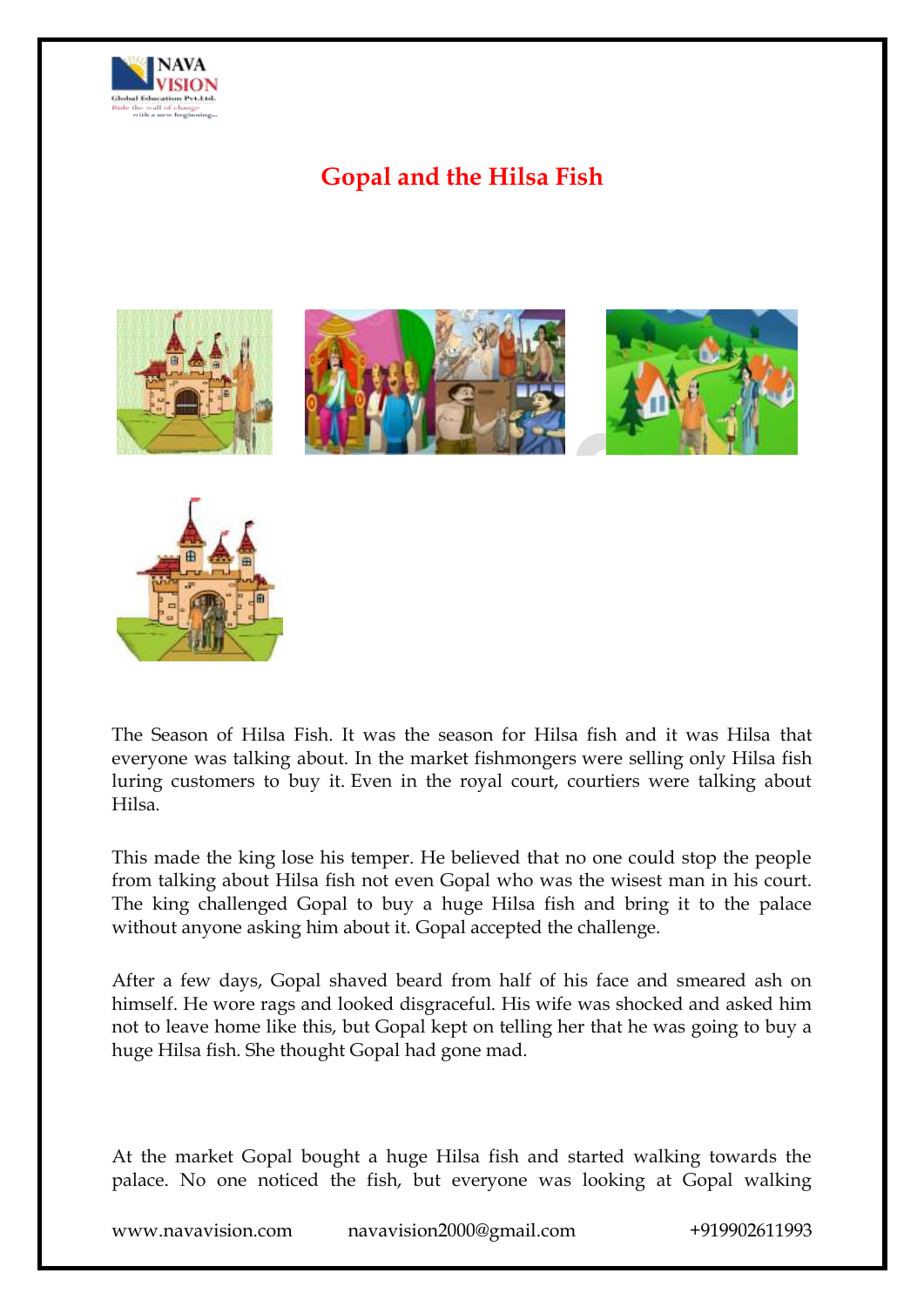

strangely with his shabby clothes. People called him mystic and mad. He went to meet the king but was stopped by the guards. He started dancing and singing loudly in front of the royal palace. The king ordered his guards to produce the man before him. Everyone in the court was shocked seeing Gopal dressed up like a mad.

The king questioned Gopal about the reason for his weird attire. Gopal reminded the king about the challenge and told him that from the market to the royal palace, no one had asked him a single word about the Hilsa fish. The king burst into laughter and accepted that Gopal had done the impossible once more.

## **New words-:**

- 1) Fishmonger: A person that store sells fish for food
- 2) Courtiers: A person who attends a royal court as a companion or advisor to the king or queen.
- 3) Downcast: Looking downward
- 4) To lose temper: Getting angry
- 5) Smear: Coat or mark carelessly with grease or oil
- 6) Rags: A piece of old cloth
- 7) Half shaven: Having beard on half of face
- 8) Comical: Funny, silly, entertaining
- 9) Madman: A man who is mentally ill
- 10) Mystic: Strange, spiritual
- 11) Hush: To keep quiet
- 12) Lost his mind: To become mad
- 13) Ridiculous: Absurd, deserving or inviting mockery
- 14) Mongers: Vendors
- 15) Guilty : Shamed
- 16) Disgraceful: Shameful/shocking

## **Moral of the story-:**

Nothing is impossible in the world. Smart people can achieve anything in the world with his or her intelligence. People talk about whatever new there is to talk about.

## **Worksheets**

www.navavision.com navavision2000@gmail.com +919902611993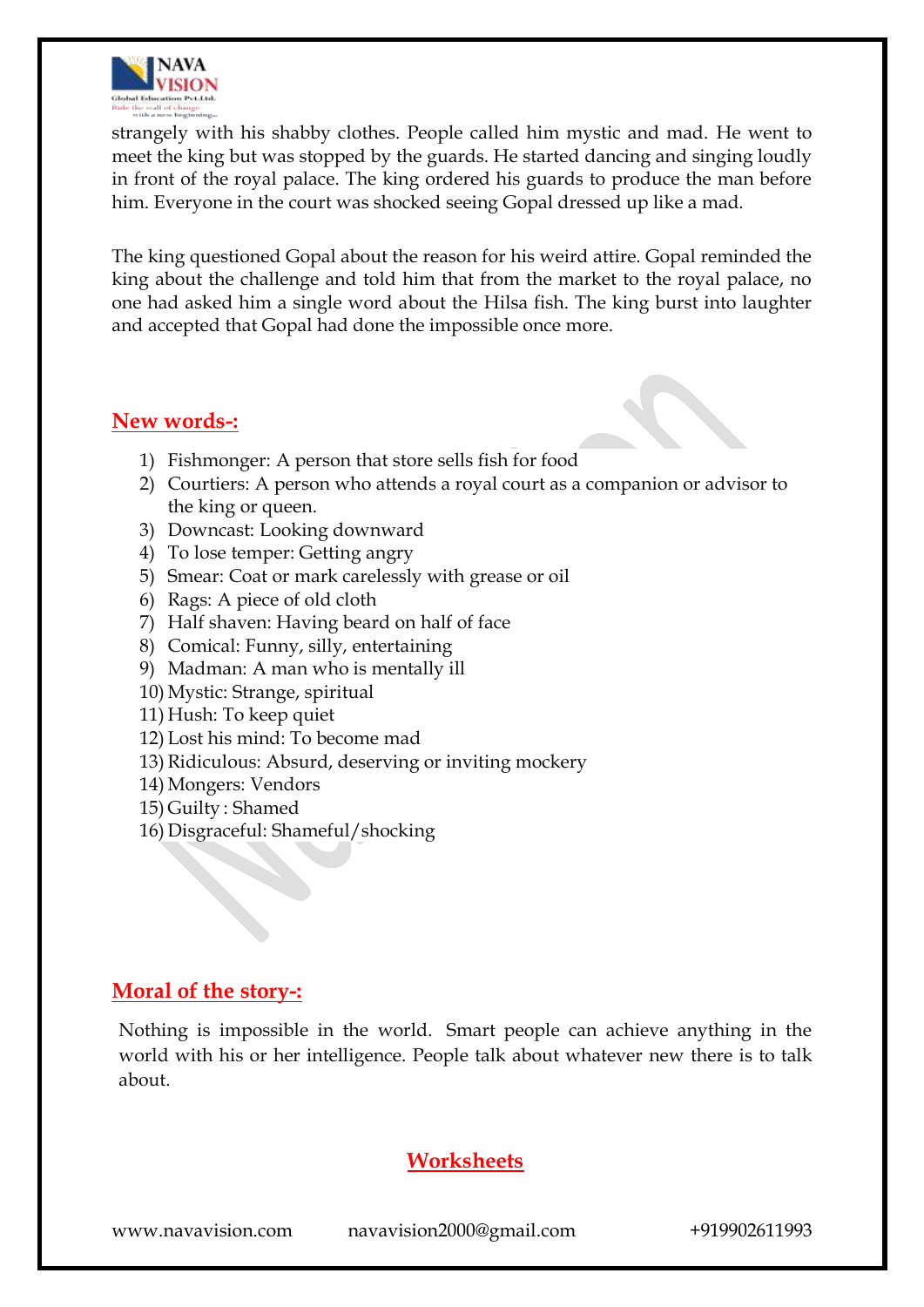

#### Answer the following questions -:

1. Why did the king want no more talk about the hilsa-fish?

2. What did the king ask Gopal to do to prove that he was clever?

3. What three things did Gopal do before he went to buy his hilsa-fish?

 $\bullet$ 

4. How did Gopal get inside the palace to see the king after he had bought the fish?

 $\bullet$ 

5. Explain why no one seemed to be interested in talking about the hilsa-fish which Gopal had bought.

+919902611993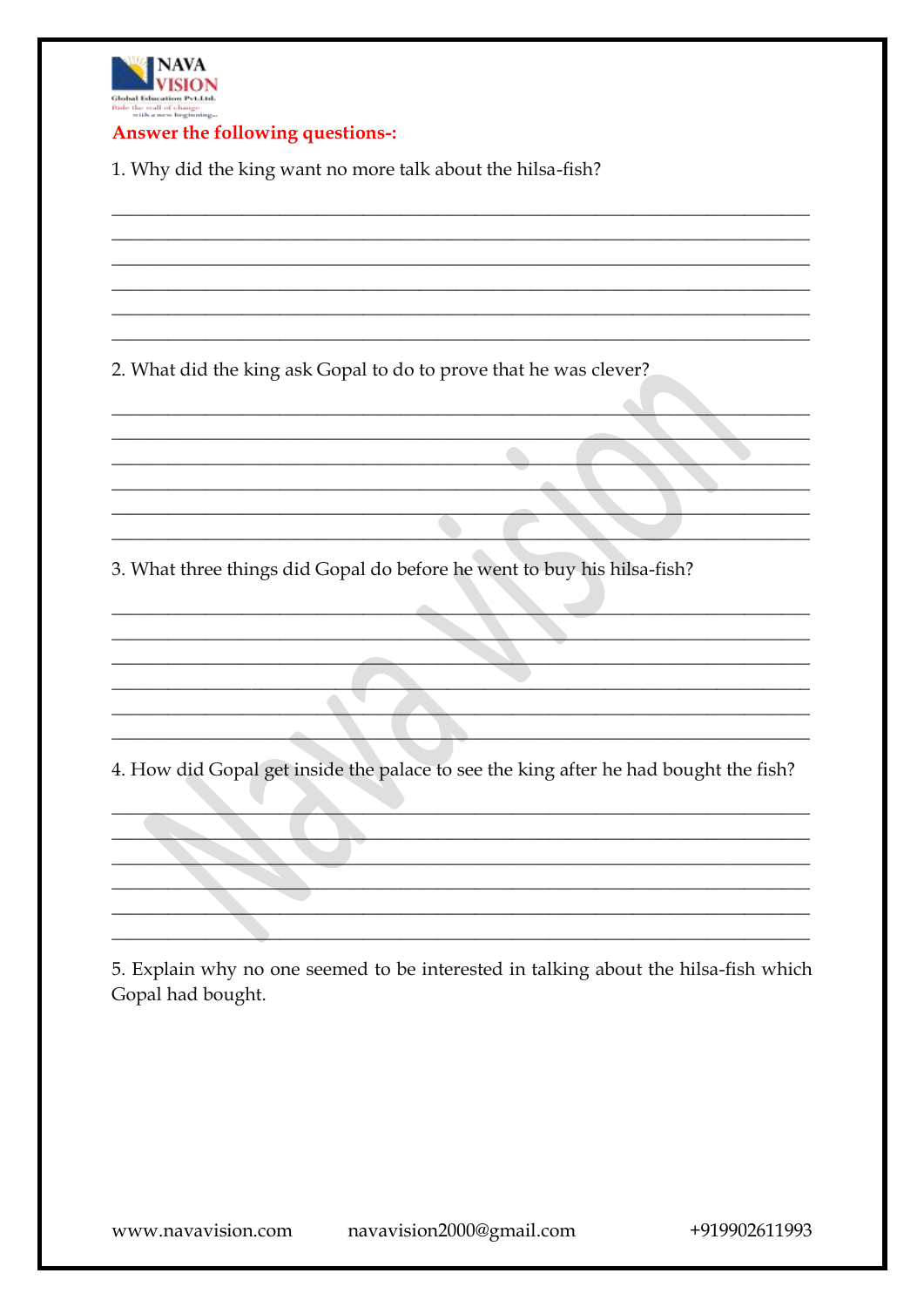

## **Working with Language-:**

1. Notice how in a comic book, there are no speech marks when characters talk. Instead what they say is put in a speech 'bubble'. However, if we wish to repeat or 'report' what they say, we must put it into *reported speech*.

Change the following sentences in the story to reported speech. The first one has been done for you.

 $\blacksquare$  . The contract of the contract of the contract of the contract of the contract of the contract of the contract of the contract of the contract of the contract of the contract of the contract of the contract of the \_\_\_\_\_\_\_\_\_\_\_\_\_\_\_\_\_\_\_\_\_\_\_\_\_\_\_\_\_\_\_\_\_\_\_\_\_\_\_\_\_\_\_\_\_\_\_\_\_\_\_\_\_\_\_\_\_\_\_\_\_\_\_\_\_\_\_\_\_\_\_\_\_\_\_

 $\Box$  . The contract of the contract of the contract of the contract of the contract of the contract of the contract of the contract of the contract of the contract of the contract of the contract of the contract of the co  $\qquad \qquad \qquad \qquad$ 

\_\_\_\_\_\_\_\_\_\_\_\_\_\_\_\_\_\_\_\_\_\_\_\_\_\_\_\_\_\_\_\_\_\_\_\_\_\_\_\_\_\_\_\_\_\_\_\_\_\_\_\_\_\_\_\_\_\_\_\_\_\_\_\_\_\_\_\_\_\_\_\_\_\_\_ \_\_\_\_\_\_\_\_\_\_\_\_\_\_\_\_\_\_\_\_\_\_\_\_\_\_\_\_\_\_\_\_\_\_\_\_\_\_\_\_\_\_\_\_\_\_\_\_\_\_\_\_\_\_\_\_\_\_\_\_\_\_\_\_\_\_\_\_\_\_\_\_\_\_\_

| (i) How much did you pay for that hilsa?                     |
|--------------------------------------------------------------|
| The woman asked the man how much he had paid for that hilsa. |

(ii) Why is your face half-shaven? Gopal's wife asked him

(iii) I accept the challenge, Your Majesty. Gopal told the king

(iv) I want to see the king. Gopal told the guards

(v) Bring the man to me at once. The king ordered the guard

2. Find out the meaning of the following words by looking them up in the dictionary. Then use them in sentences of your own.

\_\_\_\_\_\_\_\_\_\_\_\_\_\_\_\_\_\_\_\_\_\_\_\_\_\_\_\_\_\_\_\_\_\_\_\_\_\_\_\_\_\_\_\_\_\_\_\_\_\_\_\_\_\_\_\_\_\_\_\_\_\_\_\_\_\_\_\_\_\_\_\_\_\_\_  $\Box$  . The contract of the contract of the contract of the contract of the contract of the contract of the contract of the contract of the contract of the contract of the contract of the contract of the contract of the co

| challenge | mystic |          | comical |
|-----------|--------|----------|---------|
| courtier  |        | smearing |         |